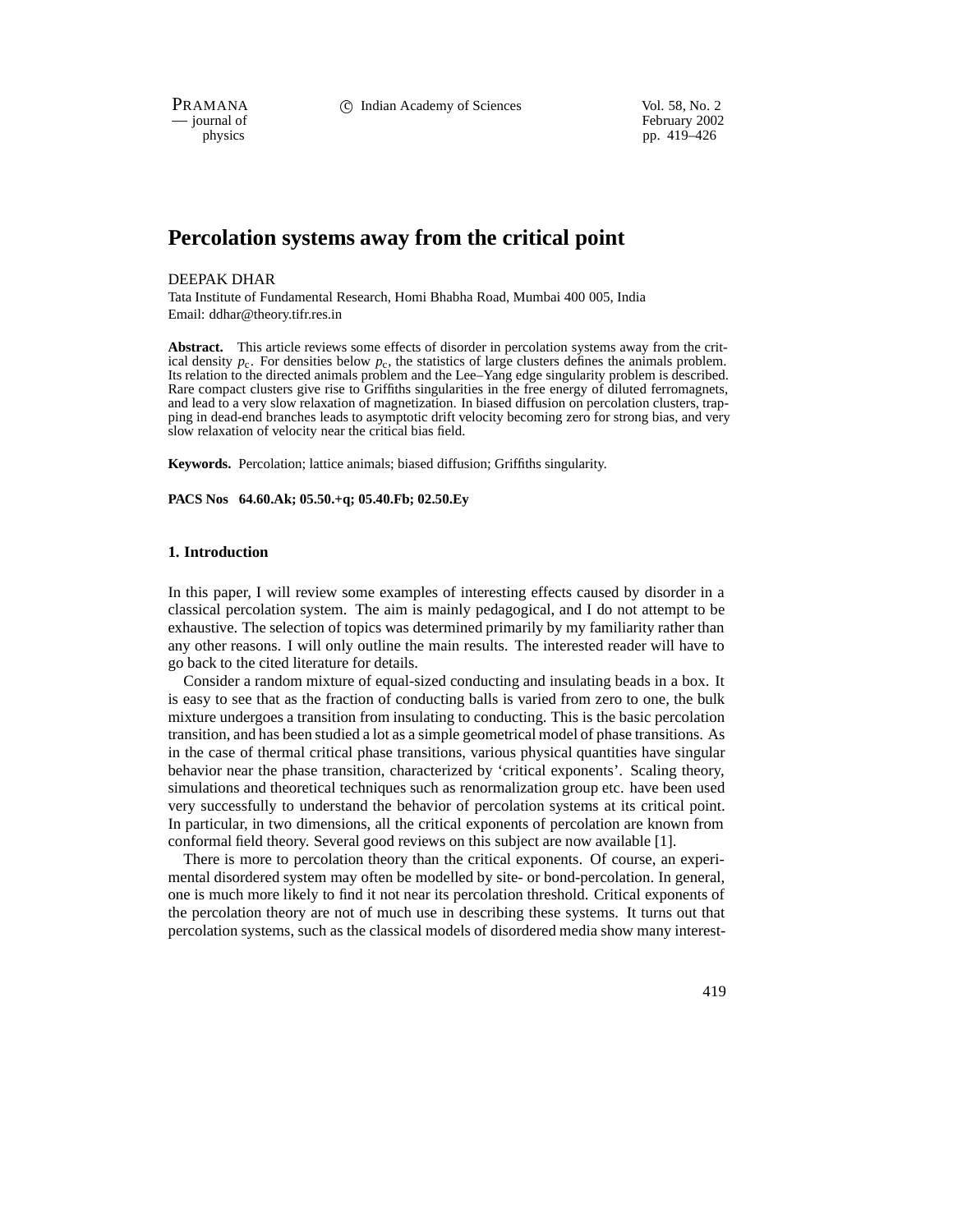ing features, even away from the critical point. I will discuss some examples of these in the following sections.

## **2. Off-critical exponents in percolation**

Let  $P_n(p)$  be a probability that the cluster of connected sites containing the origin has exactly *n* sites. Then, for all  $p < p_c$ , for large *n*,

$$
P_n(p) \sim An^{-\theta} \exp[-B(p)n],\tag{1}
$$

where  $B(p)$  is a *p*-dependent function that goes to zero as *p* tends to  $p_c$ . The exponent  $\theta$ is independent of *p*, and depends only on the dimension of space. This law is valid for *n* much greater than the typical cluster size  $n^*(p)$ . For  $n \ll n^*(p)$ , one gets a different exponent  $P_n(p) \sim n^{-\tau}$ , with  $\tau \neq \theta$ . As *p* tends to  $p_c$ ,  $n^*(p)$  diverges. Here  $\tau$  is a critical exponent of percolation theory, but  $\theta$  is an *off-critical* exponent.

In the limit  $p \rightarrow 0$ , all clusters of *n* sites have equal weight (  $p^n$ ). Let  $A_n$  be the number of different clusters of *n* sites possible that contain the origin. (These are called rooted animals: same cluster with different positions of origin are counted as distinct [2].) Then one expects that for large *n*,

$$
A_n \simeq K\lambda^n n^{-\theta}.\tag{2}
$$

The exponent  $\theta$  in this equation is the same as that defined by eq. (1), because for small  $p$ ,  $P_n(p) \sim A_n p^n$ . One can also define the average linear size of an animal of *N* sites. This grows as  $n<sup>v</sup>$ , where the exponent  $v$  is related to the exponent  $\theta$  defined above by the relation

$$
\theta = (d-2)\nu,\tag{3}
$$

where *d* is the dimension of space. The above equation is valid for  $1 \le d \le 8$ . For  $d \ge 8$ , the exponents  $\theta$  and v stick to their mean-field values  $3/2$  and  $1/4$  respectively. Equation (3) has the form of a hyperscaling relation except that  $(d-2)$  appears here instead of d. This is understood as being due to a hidden supersymmetry in the problem [3], which makes the problem of determining the number of animals in *d* dimensions related to the problem of Lee–Yang edge singularity in  $(d-2)$  dimension.

The Lee–Yang description of the mathematical mechanism of phase transitions is wellknown [4]. For a hard-core lattice gas in a finite volume, with possible additional attractive short-ranged interactions, the grand-canonical partition functions as a finite degree polynomial with positive coefficients in the chemical activity *z*. The zeroes of this polynomial often (not always) lie on lines in the complex *z* plane. As the temperature is varied, the coefficients of the polynomial change, and the zeroes move. If at some temperature, the zeroes come arbitrarily close to the real axis as the size of the system is increased, the free energy per site becomes a non-analytic function of *z*, signalling the onset of a phase transition.

The density of zeroes along such a line of zeroes near its end point shows a power-law dependence on the distance from the end point. We define the Lee–Yang edge singularity exponent  $\sigma$  by the relation that the density varies as  $\varepsilon^{\sigma}$  at a distance  $\varepsilon$  from the end point. It turns out that  $\sigma$  is independent of temperature for all temperatures *T* above the criticial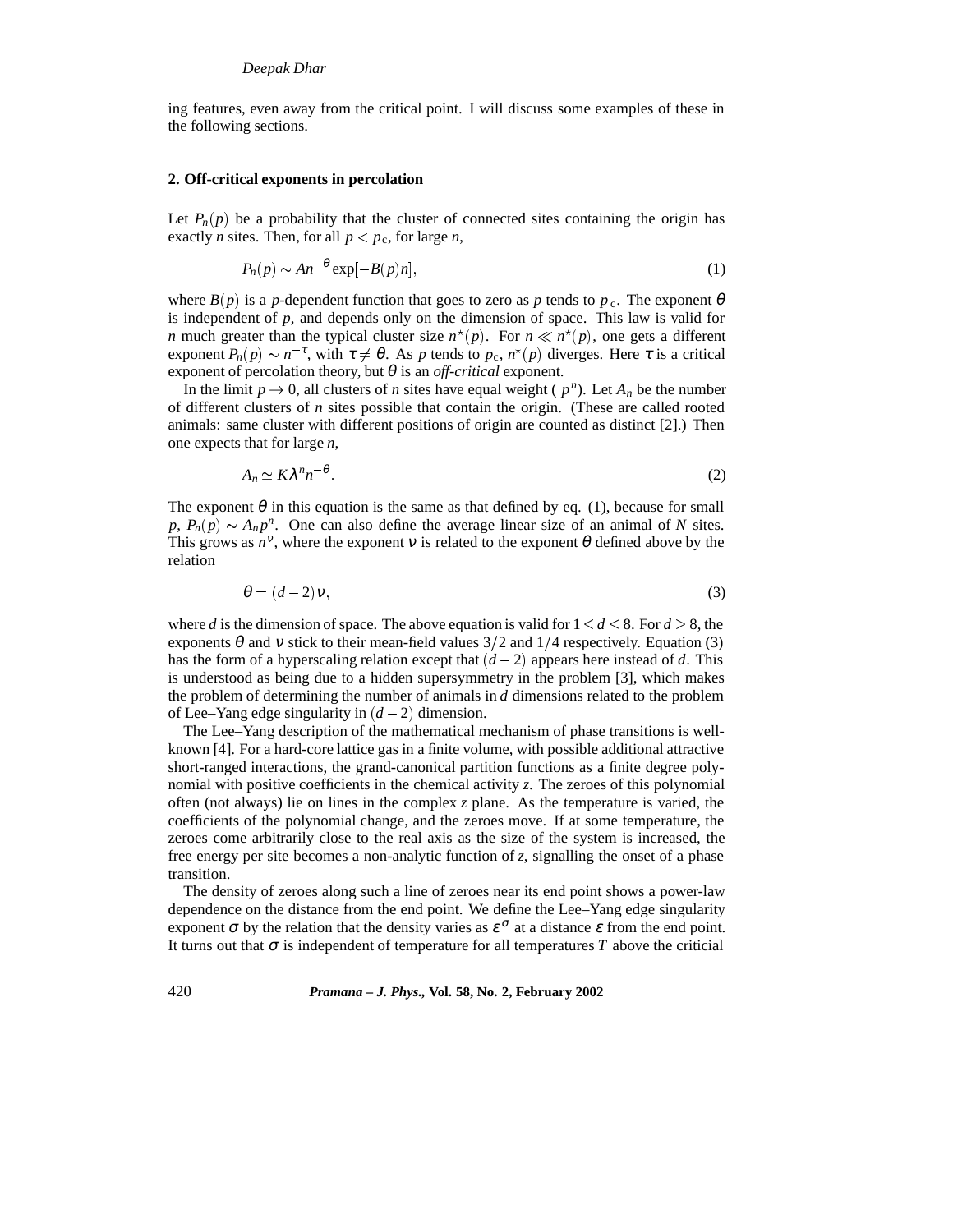#### *Percolation systems*

temperature  $T_c$ , and depends only on the dimension of the system. It was shown by Parisi and Sourlas [3] that the animal exponent  $\theta(d)$  in *d* dimensions is related to the Lee–Yang edge singularity exponent in  $d - 2$  dimensions

$$
\theta(d) = \sigma(d-2) + 1. \tag{4}
$$

If we allow only neighbors in the 'forward direction', ( say along the direction of increasing coordinates on a hypercubical lattice), we get animals with a directional constraint. It turns out [5] that critical exponents of directed animals in *d* dimensions is related to those of undirected animals in  $(d + 1)$  dimensions.

$$
\theta_{\rm dir}(d) = \theta(d+1) \tag{5}
$$

and the transverse size exponent  $v_{\perp,dir}$  for directed animals in *d* dimensions is the same as the (only one) size exponent v for undirected animals in  $(d + 1)$  dimensions

$$
v_{\perp,dir}(d) = v(d+1). \tag{6}
$$

The exponent  $\sigma$  is easily shown to take the values  $\sigma = -1$  for  $d = 0$  (a point), and  $\sigma = -1/2$  for  $d = 1$ . For  $d = 2$ , one can use the exact solution of hard hexagon lattice gas by Baxter to show that  $\sigma = -1/6$  for  $d = 2$  [6]. This then shows that the exact values of the exponent  $\theta$  for undirected animal in dimensions 1,2,3,4 are  $-1, 0, \frac{1}{2}, \frac{5}{6}$  respectively. The corresponding values of the size exponent v are  $1, \frac{1}{2}, \frac{5}{12}$  in dimensions 1, 3 and 4 respectively. In two dimensions, the exponent  $v$  is not determined by the scaling relations given above. The upper critical dimension for the animals problem is 8, and for all  $d \ge 8$ , we get  $\theta = \frac{3}{2}$ , and  $v = \frac{1}{4}$ . The exponents for directed animals are easily determined from the scaling relations given above.

We have seen that there is a fairly good understanding of the off-critical 'below  $p_c$ ' exponents of percolation. One can also define off-critical exponents in the super-critical regime of percolation theory. It was shown by Kunz and Souillard [7] that for all  $p > p_c$ , the probability that the origin belongs to a finite cluster of *n* sites varies as  $\exp(-b(p)n^{(d-1)/d})$ , for sufficiently large *s*. This is easy to understand: to get a finite cluster of *n* sites, we need to disconnect it from the infinite cluster. This needs perimeter bonds of order  $(n^{(d-1)/d})$ bonds, which gives the result. More accurately, there is a power-law prefactor multiplying the exponential term, and the probability for a finite cluster of *n* sites varies as

$$
P_n(p) \sim Kn^{-\theta'} \exp(-b(p)n^{(d-1)/d}),\tag{7}
$$

where  $b(p)$  is a function of p, and K is a constant. The exponent  $\theta'$  can be calculated exactly [8] using the fact that such clusters are roughly compact, with linear size varying as  $n^{1/d}$ , and the fluctuations in the  $(d-1)$ -dimensional roughly spherical surface can be described in terms of normal modes of vibration of the surface. Lubensky and McKane using field theory techniques showed that the exponent  $\theta'$  takes the values  $\frac{5}{4}$ ,  $-\frac{1}{9}$ ,  $\frac{1}{8}$ ,  $-\frac{449}{450}$ ,  $-\frac{11}{12}$  for  $d = 2, 3, 4, 5$  and 6 respectively. The non-monotonic behavior of  $\theta'$  as a function comes from the fact that the integrals over normal modes in the odd and even dimensions coming in the theory have different behaviors.

Note that this is one of the few cases where non-trivial values of exponents can be exactly calculated in many dimensions greater than 2.

*Pramana – J. Phys.,* **Vol. 58, No. 2, February 2002** 421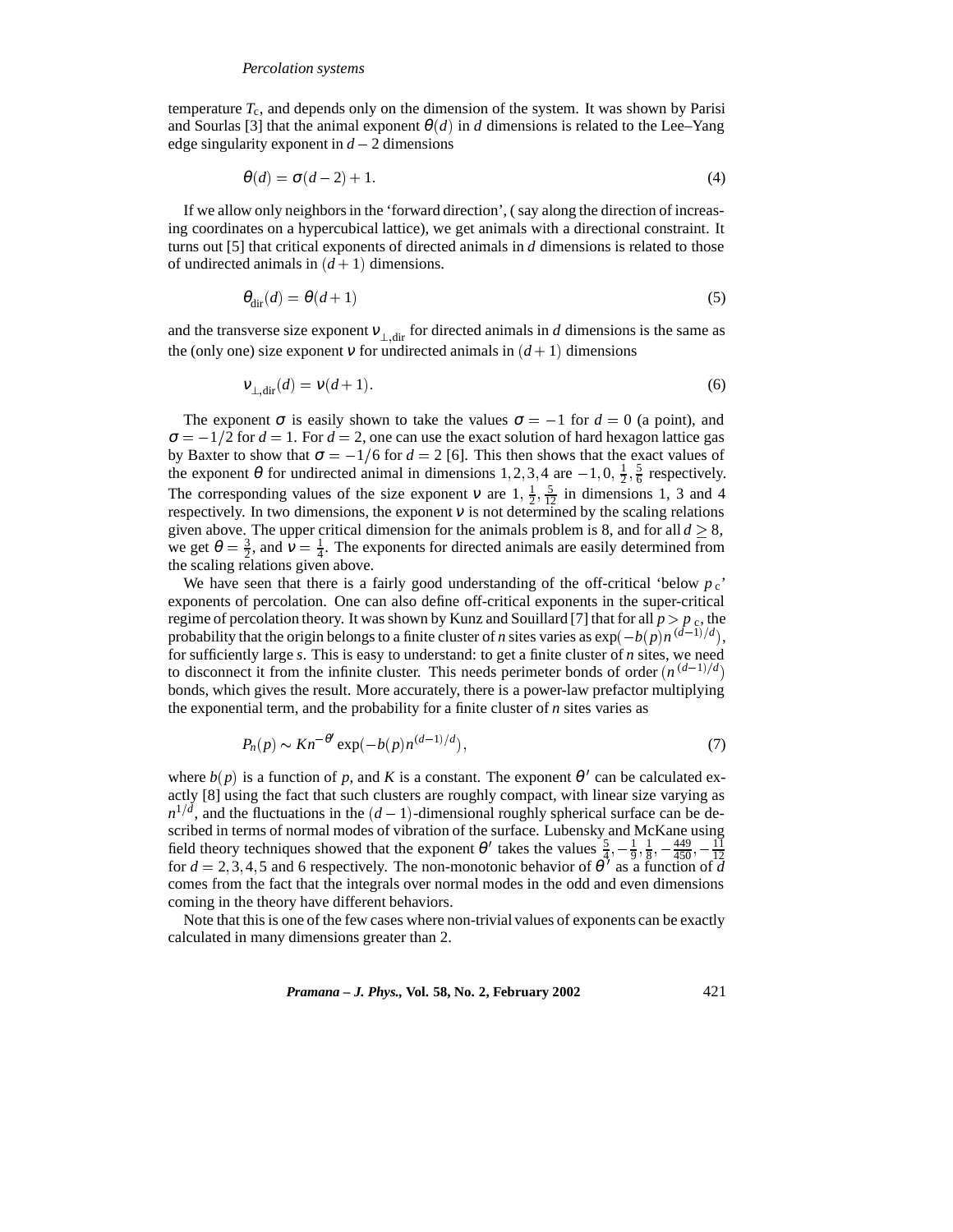

**Figure 1.** The phase digram of a diluted magnet. The ferromagentic, paramagnetic and Griffiths phases are denoted by PM, F, and G respectively.

## **3. Relaxation in disordered ferromagnets**

Consider now the case when the atom at each occupied site in a percolation network carries a magnetic moment, and there is a nearest neighbor ferromagetic interaction *J* between the magnetic atoms. The 'unoccupied' sites may be vacancies, or occupied by non-magnetic atoms. Let *p* denote the concentration of magnetic atoms. Then if  $p < p_c$ , the percolation threshold, then the system breaks up into mutually-disconnected clusters of magnetically coupled spins. In such a system no long-range spontaneous magnetization is possible at any non-zero temperature. For  $p > p_c$ , there is an infinite connected cluster, and at sufficiently low temperatures, spontaneous magnetization exists. The transition temperature  $T_{\text{curie}}(p)$ depends on  $p$ , and goes to zero, as  $p$  is decreased from 1 to  $p_c$ . The ferromagnetic phase is denoted by *F* in figure 1.

For  $p < p_c$ , there is no spontaneous magnetization. Let  $f(T, h)$  be the disorder-averaged free energy per site of this system at a temperature *T* in a magnetic field *h*. However, it was shown by Griffiths [9] that  $f(T, h)$  is a non-analytic function of the magnetic field at  $h = 0$ for all  $T < T_{\text{curie}}(p = 1)$ . While the partial derivatives  $\frac{\partial^n}{\partial h^n} f(T, h)$  exist for all positive integers *n*, and are finite, the Taylor series for  $f(T, h)$  in powers of *h* does not converge for any *T* below the  $T_{\text{curie}}(p=1)$ , the Curie-temperature of the 'pure' system. Thus, in the entire region marked G (for the Griffiths phase) in figure 1, there is no spontaneous magnetization, but the free energy per site  $f(T, h)$  is a non-analytic function of h.

While the non-analyticity in  $f(T, h)$  as a function of h is of the nature of an essential singularity, and is difficult to verify in experimental systems, the rare large clusters responsible for it have a much more pronounced effect on the rate of relaxation to equilibrium in disordered systems. Consider the decay of magnetization in such a system. We assume that the system is coupled to heat bath at temperature  $T < T_{\text{curie}}(p = 1)$ , and relaxes by single-spin-flip Glauber dynamics. At time  $t = 0$ , the system is prepared in a state with all spins up. We monitor the bulk magnetization  $M(t)$  at large times *t*. Since the spins in different clusters do not interact with each other, we can write  $M(t)$  as a weighted sum over different cluster configurations  $\mathscr{C}$ .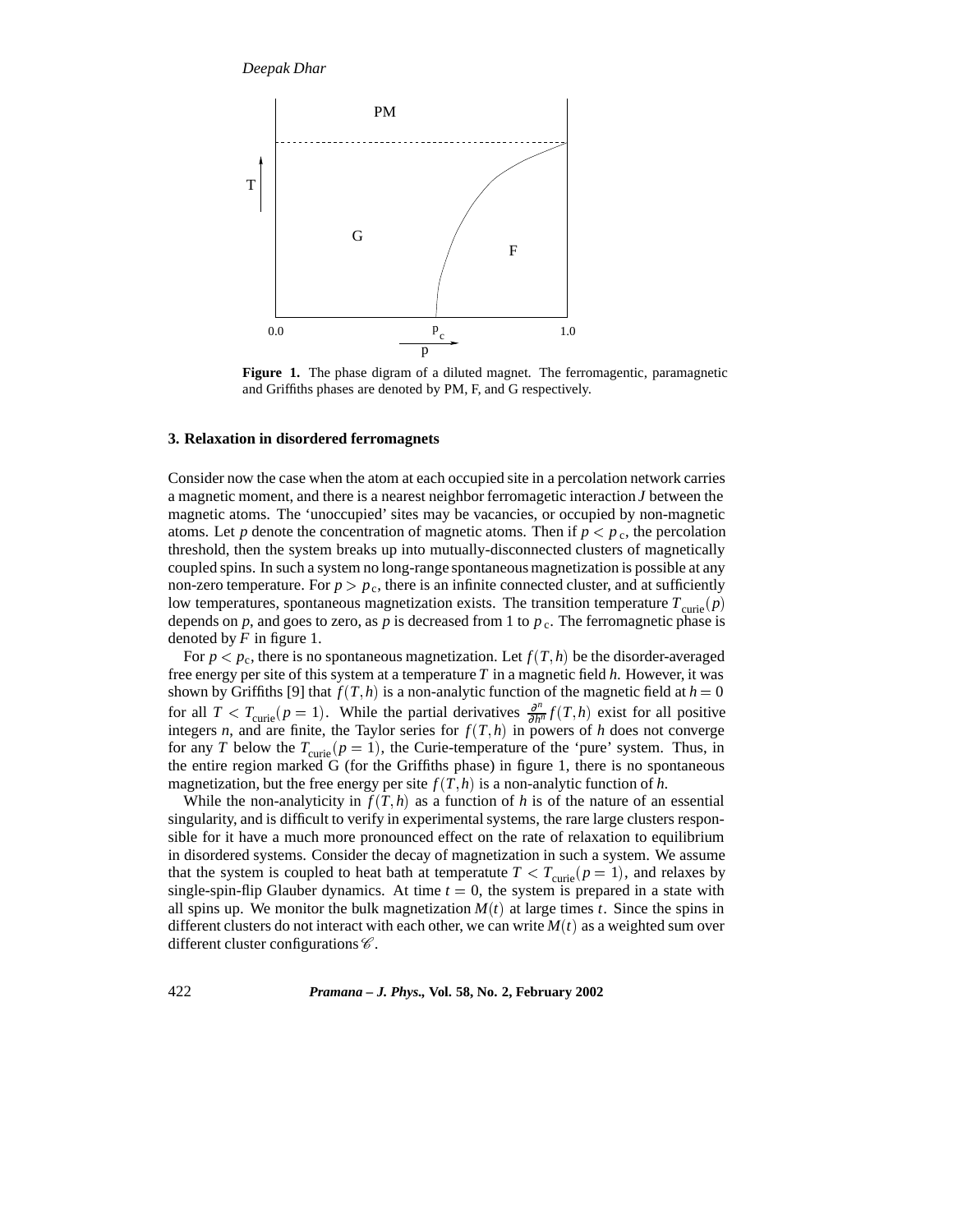*Percolation systems*

$$
M(t) = \sum_{C} \text{Prob}(\mathcal{C}) \langle S(t) \rangle_{\mathcal{C}}.
$$
 (8)

For a given finite cluster  $\mathscr C$  of *n*-sites, one can determine the average magnetization at a site in the cluster by explicit diagonalization of the matrix of size  $2^n \times 2^n$ . This is non-trivial, except for very small *n*. Fortunately, the behavior of  $M(t)$  for large *t* can be determined by simple qualitative arguments.

In the summation eq. (8), the leading behavior of each term is exponential in time, with the decay rate  $\gamma_{\mathscr{C}}$  depending on the cluster  $\mathscr{C}$ . Thus, we may write

$$
\langle S(t) \rangle_{\mathscr{C}} \simeq \exp(-\gamma_{\mathscr{C}} t) \tag{9}
$$

and hence

$$
M(t) \simeq \sum_{C} \text{Prob}(\mathcal{C}) \exp(-\gamma_{\mathcal{C}} t). \tag{10}
$$

At large times, clusters with smallest decay rates contribute the most. The slowest relaxing clusters are those where all sites within a disc of radius *R* are occupied. The density of such clusters varies as  $exp(-AR^d)$ , where the constant *A* depends on *p*. If the magnetization of such a cluster has to flip, it would need to create a domain wall of energy  $\simeq \sigma R^{d-1}$ . The rate of such an activated process will decrease for large *R* as  $\exp(-\sigma R^{\bar{d}-1}/T)$ . It is then straightforward to put these estimates in eq. (8), and deduce that

$$
M(t) \sim \exp(-K(\log t)^{d/(d-1)}), \text{ for large } t. \tag{11}
$$

For  $p > p_c$ , in the ferromagnetic phase (F in figure 1) the probability of a large finite cluster of radius *R*, varies as  $\exp(-aR^{d-1})$ , and not as  $\exp(-R^d)$ . Then the steepest descent calculation shows that in the ferromagnetic phase F, the magnetization at long times decays as a power law  $M(t) \sim t^{-c}$ , where the exponent *c* depends on both *p* and *T*.

The argument outlined above was first presented in [10]. The argument has been refined [11,12]. Unfortunately, neither actual experimental data on disordered ferromagnets, nor the results of numerical simulations [13] show a clear evidence of such a  $\exp[-(\log t)^{x}]$ behavior. Presumably the time scale beyond which the contribution of rare clusters will dominate is larger than experimentally accessible time scales. The experimental data seems to fit better a stretched exponential  $exp(-t^x)$ . It seems that a more careful argument, that gives not only the correct asymptotic behavior at longest times, but also at intermediate times, is needed.

## **4. Biased diffusion on percolation networks**

Consider the motion of a single diffusing particle on a percolation network, say in two dimensions, with density of occupied sites being *p*. We assume that the particle can move only on the occupied sites of the lattice (figure 2). Then if  $p$  is less than the critical probability  $p_c$ , the particle is localized. For  $p > p_c$ , if the particle starts on the infinite cluster, its mean square deviation from the initial position grows linearly with time,  $\langle R^2 \rangle \sim D(p)t$ , where the diffusion constant  $D(p)$  depends on p and tends to zero as p tends to  $p_c$ . This problem of (unbiased) diffusion on percolation clusters has been studied much [14].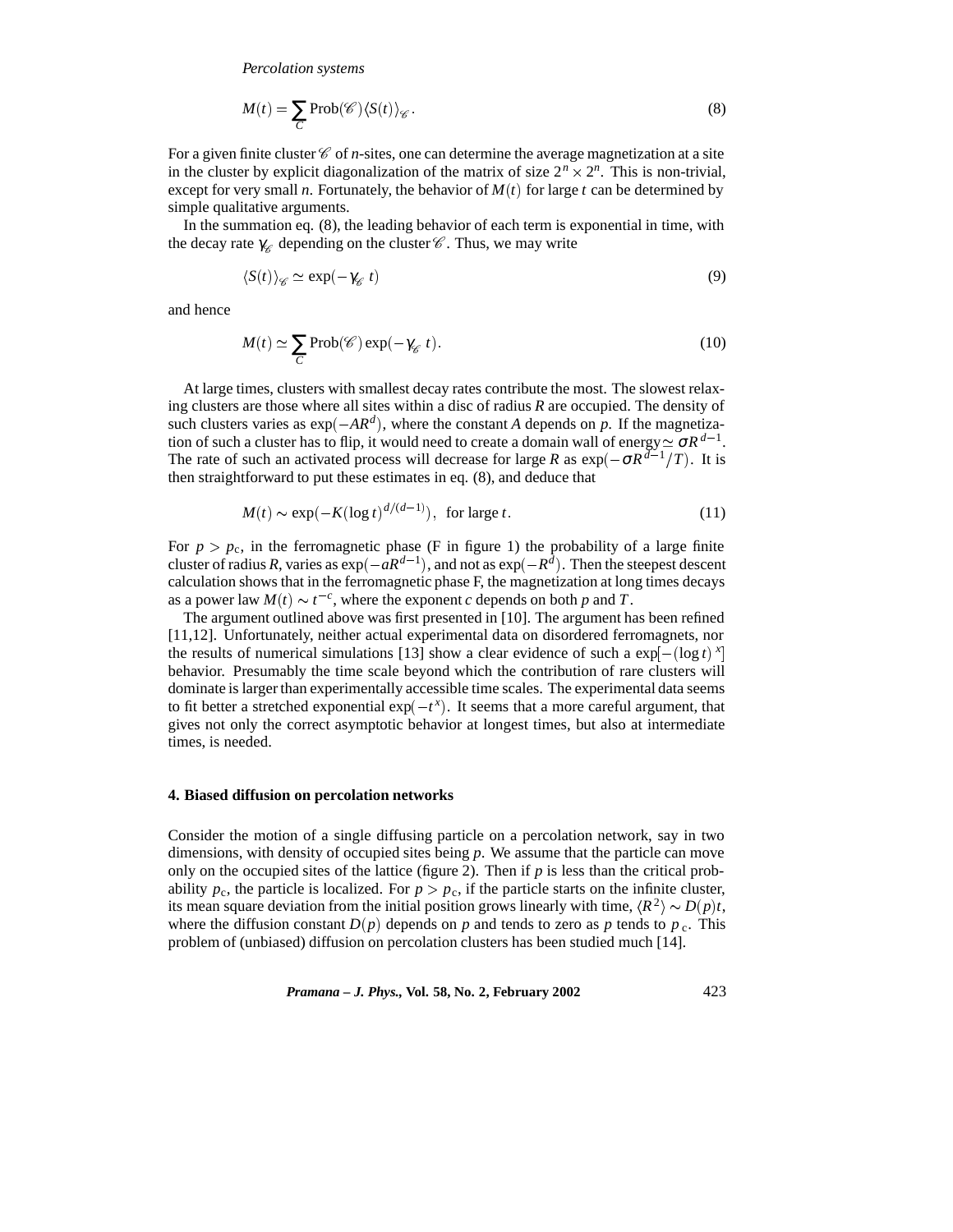# *Deepak Dhar*



**Figure 2.** Schematic representation of the percolation cluster with density above the critical threshold. The heavy lines denote the dead-end branches.

If there is a larger probability of displacement in some direction, due to an imposed field, we have biased diffusion. We shall model it by assuming that at any time the diffusing particle attempts to take a step in the up, right, down or left directions with probabilities  $(1 - B)/4$ ,  $1/4$ ,  $(1 + B)/4$  and  $1/4$  respectively. The step is actually taken if the intended destination site is occupied. If the biasing field *B* is small, we have a non-zero value of average displacement per step, and this gives rise to mean displacement in time *t* in the direction of the field growing linearly with *t*, and the mean velocity in time *t* tends to a constant

$$
\vec{v}_{\infty} = \lim_{t \to \infty} \langle \vec{R}_t \rangle / t. \tag{12}
$$

This asymptotic velocity  $\vec{v}_\infty$  is proportional to *B* for small *B*.

If *p* is near 1, most of the sites are occupied, and at large length scales, the medium looks homogeneous. One then expects that so long as  $p > p_c$ , we expect the same behavior as in the system without disorder  $(p = 1)$  (figure 2).

Bottger and Bryksin [15] realized that this is not so. They argued that the mean velocity must tend to zero as *B* tends to 1, because of the possibility of trapping in dead-ends. We argued in [16], that for any  $p < 1$ , there exists a critical bias  $B_c$  such that the asymptotic drift velocity  $\vec{v}$  is exactly zero for all  $B > B_c$ . This is easily seen as during its motion, the particle may get trapped in dead-end branches for long times, as it has to move against the field to get out of the trap. For a trap of depth  $\ell$  the potential barrier to cross increases with  $\ell$ , and the trapping time varies as  $\left(\frac{1+B}{1-B}\right)^{\ell}$ . The density  $\rho(\ell)$  of traps of depth  $\ell$  varies as  $\exp(-\ell/\xi)$ . Hence the average trapping time per step along the backbone is

$$
\sum_{\ell=1}^{\infty} \rho(\ell) \left( \frac{1+B}{1-B} \right)^{\ell},\tag{13}
$$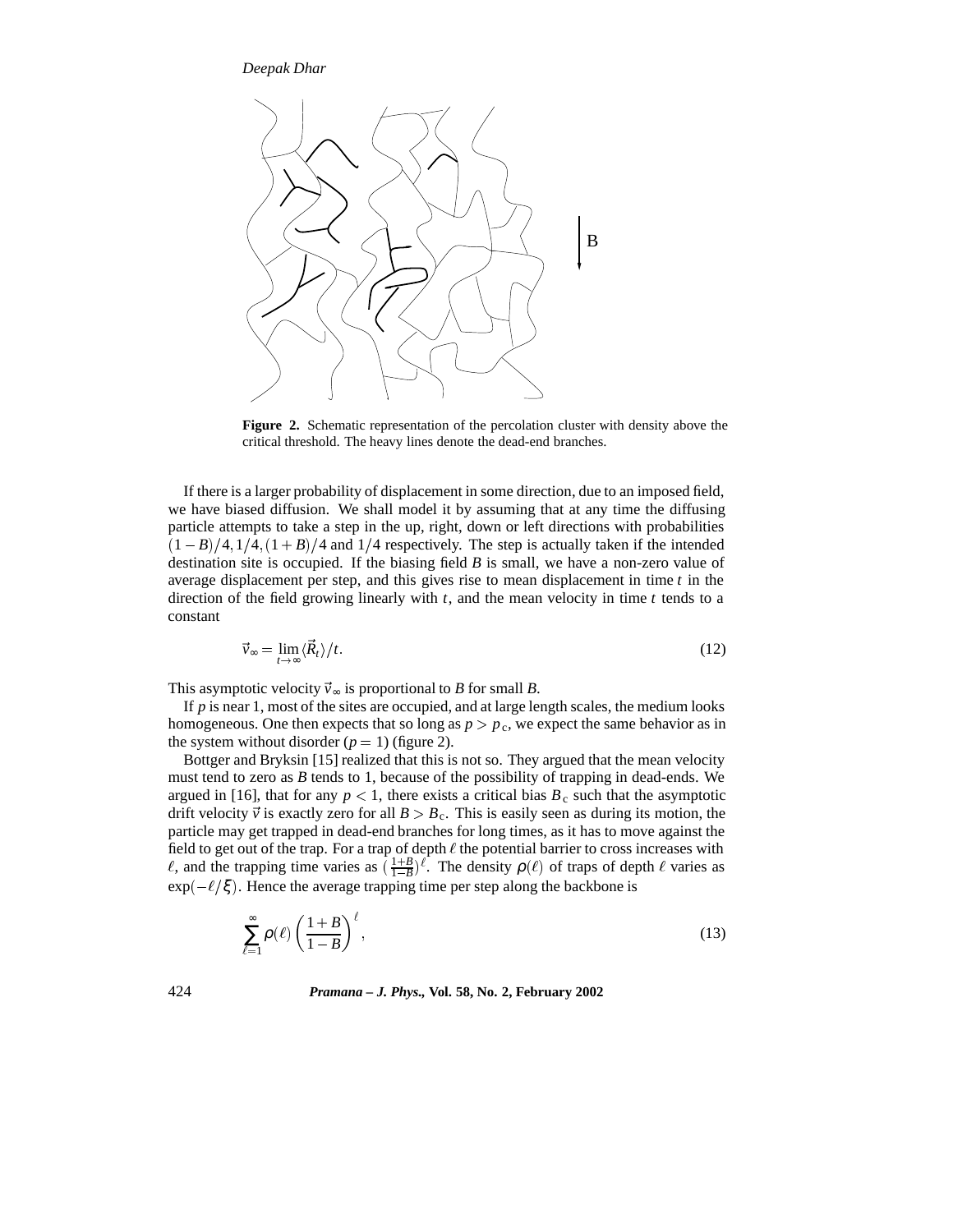

**Figure 3.** The average velocity *v* as a function of the biasing field *B*.

where  $\xi$  is the *p*-dependent percolation correlation length of the system. This summation converges only for  $\hat{B} < B_c = \tanh(\frac{1}{2\xi})$ . For  $B = B_c - \varepsilon$ , with  $\varepsilon > 0$ , this summation varies as  $1/\varepsilon$ , and the mean velocity, which varies inversely as the mean trapping time varies proportional to  $\varepsilon$  (figure 3).

For  $B > B_c$ , the asymptotic velocity  $\vec{V}_{\infty}$  is zero, but the mean displacement of the particle  $\langle \vec{R}_t \rangle$  increases as  $t^a$  with  $a < 1$ . The exponent *a* depends continuously on *B*, and is easily obtained by using the condition that the density of traps with trapping time greater than or equal to *t* varies as  $t^{-a}$ , where

$$
a = \left(\frac{1}{\xi}\right) \log \left(\frac{1+B}{1-B}\right). \tag{14}
$$

In a time  $t$ , the particle can, on the average, only travel a distance  $t^a$  before it encounters a trap with trapping time bigger than *t*, and gets stuck there. Eventually, it will exit from this trap, only to get stuck in other traps, some with even larger trapping times. Thus, if we examine all particles at some large time *t*, typically they would be stuck in, or just emerging from a trap with trapping time of order*t*.

For  $B = B<sub>c</sub>$ , the average trapping time per step encountered by the walker is given by (13), except that summation over  $\ell$  is cutoff at a value  $\ell_{\text{max}}$ , where  $\ell_{\text{max}}$  is the typical value of the trapping time of the deepest trap encountered by a walker up to time *t*. It is easy to see that  $\ell_{\text{max}}$  varies as log *t* for large *t*, and hence the average velocity of the particle up to time *t* varies as  $\frac{1}{\log t}$ . Thus the average velocity decreases very slowly to zero at  $B = B_c$ . This very slow relaxation has been checked in large-scale simulations of this problem [17].

If  $B = B_c - \varepsilon$ , then this slow decay of the velocity continues from its initial value of order 1, to the final value which is of order  $\varepsilon$ . As the initial decay of velocity would be nearly the same as that for  $B = B_c$ , we see that typical relaxation time  $\tau(B)$  for the average velocity in an ensemble of non-interacting particles to reach the steady state value varies as